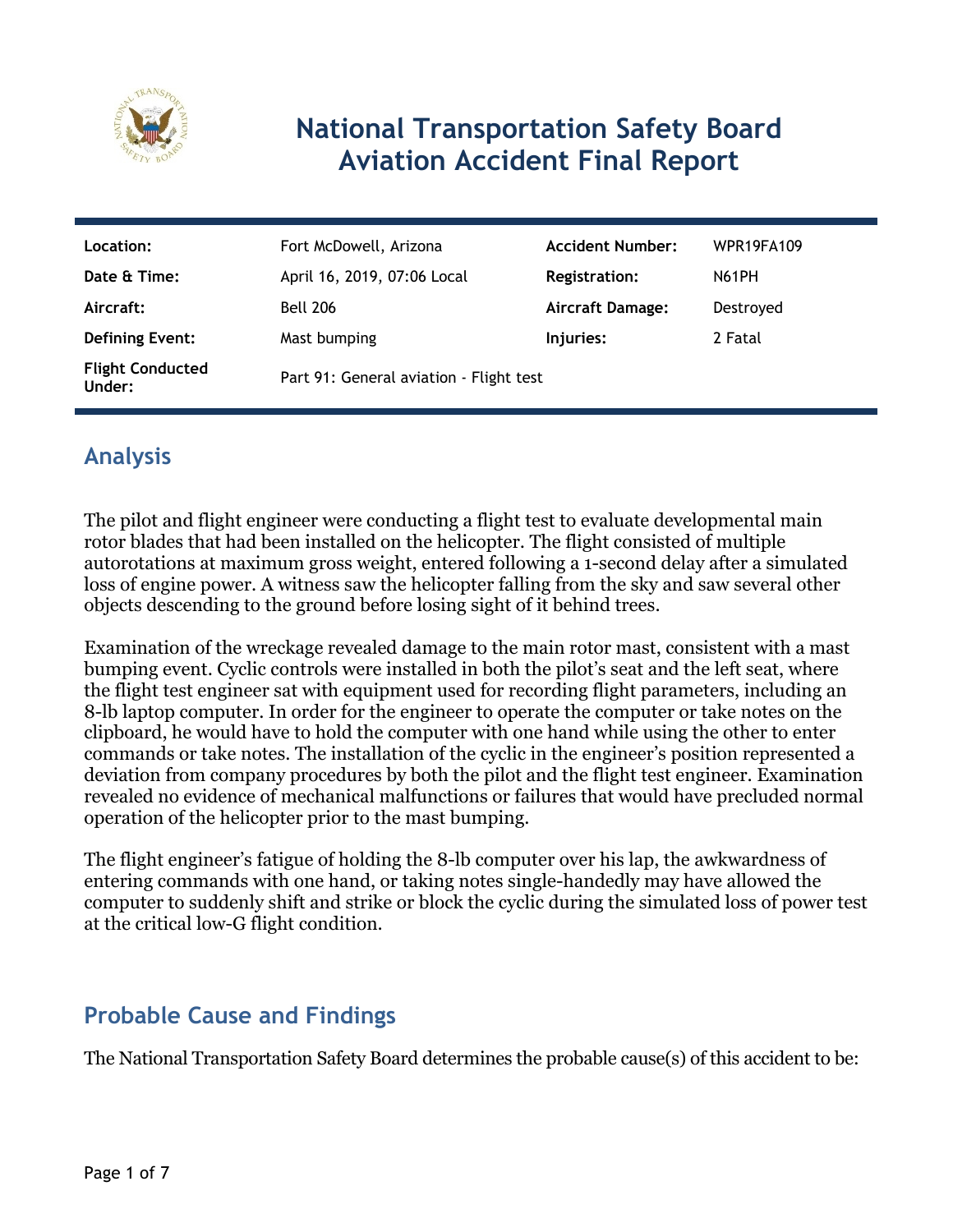The separation of the main rotor head from the mast as a result of a sudden displacement of the cyclic stick during a low-G maneuver, leading to mast bumping. Contributing to the accident were the unsecure positioning of the flight test engineer's laptop computer and the deviation from standard operating procedures to leave the left seat cyclic control installed during the test flight.

**Findings**

| <b>Personnel issues</b>     | Identification/recognition - Pilot                |
|-----------------------------|---------------------------------------------------|
| Aircraft                    | Control column section - Incorrect use/operation  |
| <b>Personnel issues</b>     | Use of equip/system - Pilot                       |
| Aircraft                    | Engine out control - Attain/maintain not possible |
| <b>Environmental issues</b> | Positioning/available space - Effect on equipment |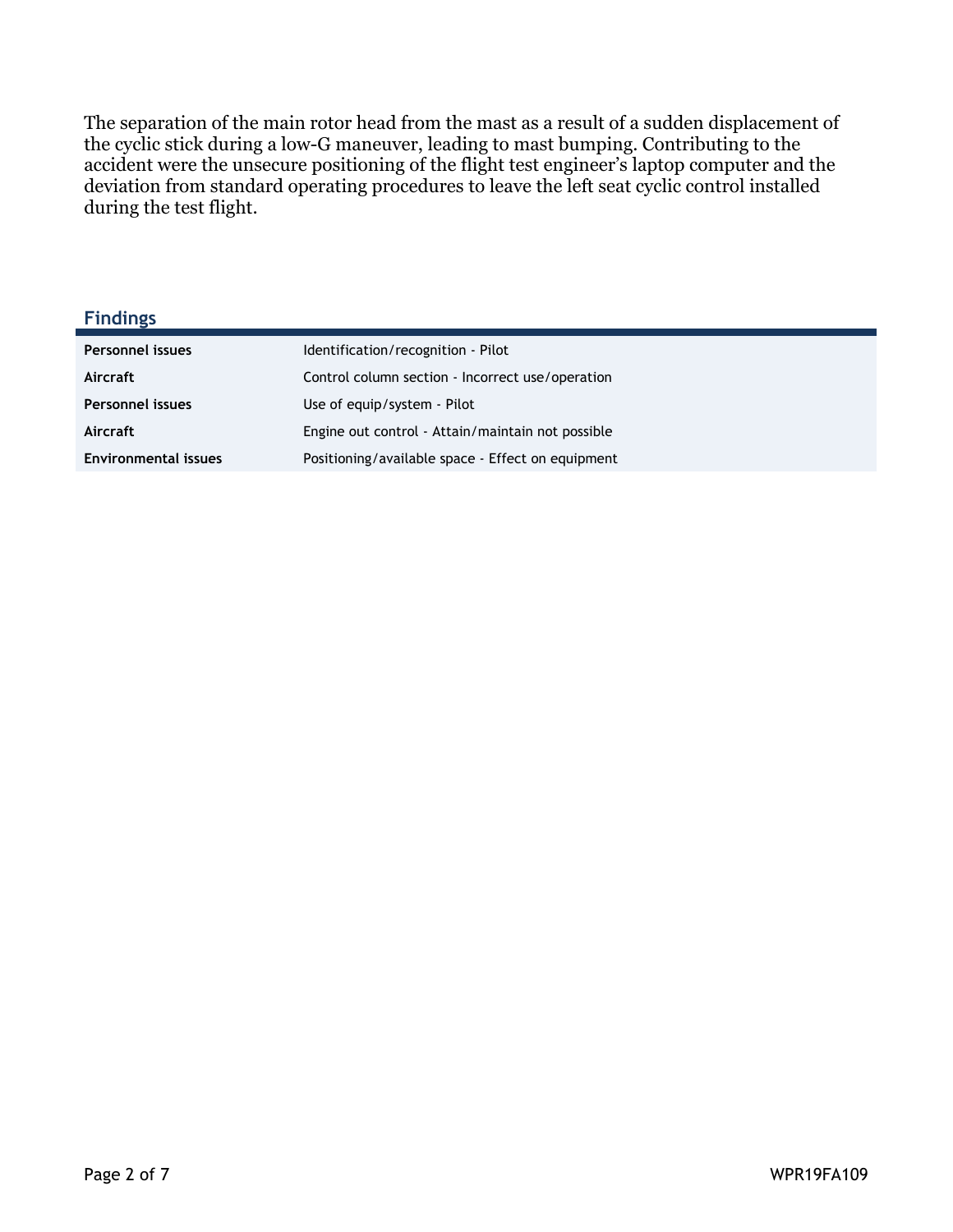## **Factual Information**

#### **History of Flight**

**Maneuvering** Mast bumping (Defining event)

On April 16, 2019, about 0706 mountain standard time, an experimental Bell 206B helicopter, N61PH, was destroyed when it was involved in an accident near Fort McDowell, Arizona. The commercial pilot and flight test engineer were fatally injured. The helicopter was operated as a Title 14 *Code of Federal Regulations* Part 91 test flight*.* 

The operator reported that the purpose of the flight was to evaluate the developmental main rotor blades that had been installed on the helicopter. The helicopter was fueled for two test flight legs. The helicopter departed at 0545 for the first leg and returned about 0620, parked on the ramp with the engine at idle, and 100 lbs of ballast was added to the helicopter. Radar data showed that the helicopter departed at 0632 to continue the second leg of the test flight. The test flight consisted of multiple autorotations at maximum gross weight following a simulated loss of engine power. The operator reported that the commercial pilot who was in control of the helicopter would perform all the flight maneuvers and the flight test engineer would perform several tasks during the test flight, which included holding a 17-inch, 7.72-lb engineering laptop with his left hand above the cyclic control while simultaneously using and stowing a clipboard and pencil to manage data collection. A corded event marker that was connected to equipment in the aft cabin area was also used to identify the beginning and end of a flight test maneuver and would normally be draped over the laptop when not in use. The clipboard was normally stowed between the center console and the flight engineer's seat. Flight cards are prepared for each test flight and listed the maneuvers to be performed during the flight. The accident flight was to be the last test flight of the main rotor blades before their certification process.

A review of the radar data revealed that the accident flight duration was about 34 minutes. The pilot executed multiple turns and descent maneuvers near the area of the accident site. The airplane's final radar-recorded altitude was 4,400 ft mean sea level (msl), or about 3,000 ft above ground level (agl).

A witness who was walking to a bus stop about 1/3-mile northwest of the accident site heard a loud bang southeast of her position. She saw the helicopter falling from the sky and used her phone to video record the helicopter and several other objects descending to the ground before losing sight of it behind trees along the road.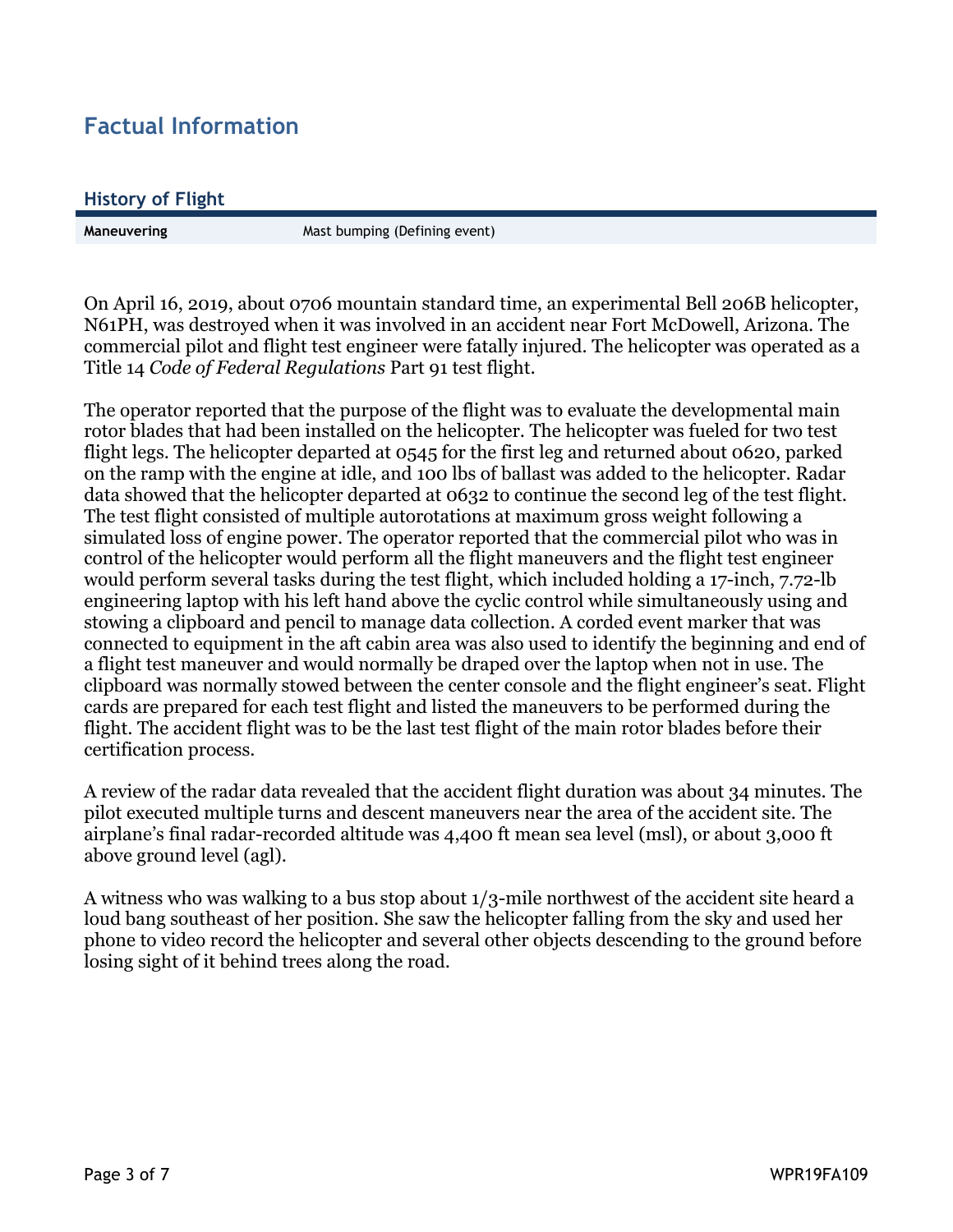### **Pilot Information**

| Certificate:                     | Commercial; Flight instructor;<br>Private | Age:                              | 52, Male    |
|----------------------------------|-------------------------------------------|-----------------------------------|-------------|
| Airplane Rating(s):              | Multi-engine land                         | Seat Occupied:                    | Right       |
| <b>Other Aircraft Rating(s):</b> | Helicopter                                | <b>Restraint Used:</b>            | Unknown     |
| Instrument Rating(s):            | Helicopter                                | <b>Second Pilot Present:</b>      | Yes         |
| Instructor Rating(s):            | Helicopter; Instrument helicopter         | <b>Toxicology Performed:</b>      | <b>No</b>   |
| <b>Medical Certification:</b>    | Class 2 With waivers/limitations          | Last FAA Medical Exam:            | May 8, 2018 |
| <b>Occupational Pilot:</b>       | Yes                                       | Last Flight Review or Equivalent: |             |
| <b>Flight Time:</b>              | 1200 hours (Total, all aircraft)          |                                   |             |

### **Pilot-rated passenger Information**

| Certificate:                     | Private      | Age:                              | 28, Male        |
|----------------------------------|--------------|-----------------------------------|-----------------|
| Airplane Rating(s):              |              | Seat Occupied:                    | Left            |
| <b>Other Aircraft Rating(s):</b> | Helicopter   | <b>Restraint Used:</b>            | <b>Unknown</b>  |
| Instrument Rating(s):            |              | <b>Second Pilot Present:</b>      | Yes             |
| Instructor Rating(s):            |              | <b>Toxicology Performed:</b>      | Yes             |
| <b>Medical Certification:</b>    | Class 3 None | Last FAA Medical Exam:            | August 23, 2018 |
| <b>Occupational Pilot:</b>       | Yes          | Last Flight Review or Equivalent: |                 |
| <b>Flight Time:</b>              |              |                                   |                 |

### **Aircraft and Owner/Operator Information**

| Aircraft Make:                | Bell                   | <b>Registration:</b>                     | N61PH                   |
|-------------------------------|------------------------|------------------------------------------|-------------------------|
| Model/Series:                 | 206 B                  | <b>Aircraft Category:</b>                | Helicopter              |
| Year of Manufacture:          | 1981                   | <b>Amateur Built:</b>                    |                         |
| Airworthiness Certificate:    | Experimental (Special) | Serial Number:                           | 3282                    |
| Landing Gear Type:            | <b>Skid</b>            | Seats:                                   | 2                       |
| Date/Type of Last Inspection: | January 25, 2019       | <b>Certified Max Gross Wt.:</b>          |                         |
| Time Since Last Inspection:   |                        | Engines:                                 | 1 Turbo shaft           |
| Airframe Total Time:          |                        | <b>Engine Manufacturer:</b>              | Rolls-Royce Corporation |
| ELT:                          |                        | <b>Engine Model/Series:</b>              | M250-C20B               |
| <b>Registered Owner:</b>      |                        | <b>Rated Power:</b>                      |                         |
| Operator:                     |                        | <b>Operating Certificate(s)</b><br>Held: | None                    |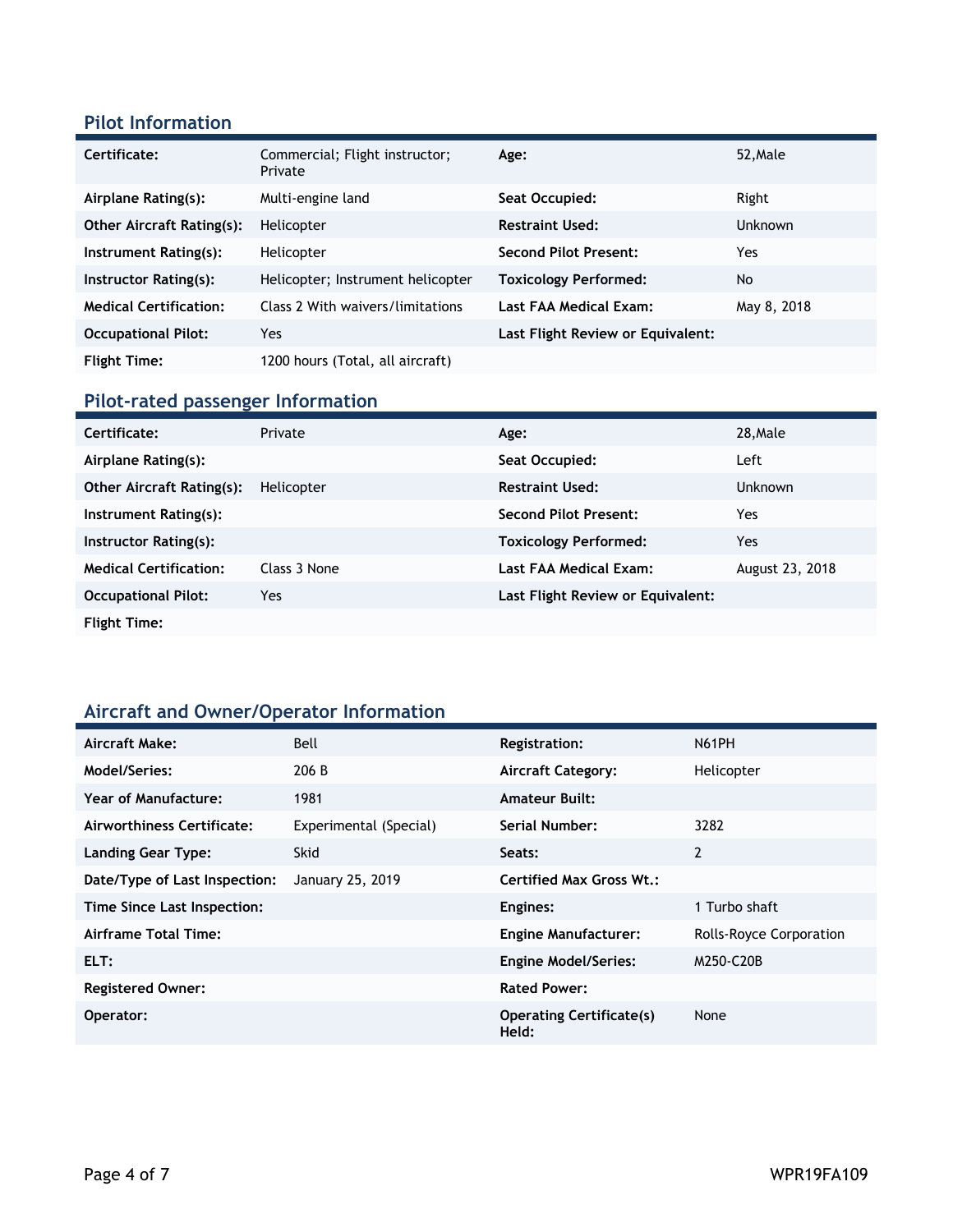### **Meteorological Information and Flight Plan**

| <b>Conditions at Accident Site:</b>     | Visual (VMC)                     | <b>Condition of Light:</b>                     | Day                              |
|-----------------------------------------|----------------------------------|------------------------------------------------|----------------------------------|
| <b>Observation Facility, Elevation:</b> | KFFZ, 1380 ft msl                | Distance from Accident Site:                   | 10 Nautical Miles                |
| <b>Observation Time:</b>                | 13:54 Local                      | Direction from Accident Site:                  | 197°                             |
| <b>Lowest Cloud Condition:</b>          | Clear                            | Visibility                                     |                                  |
| Lowest Ceiling:                         | None                             | Visibility (RVR):                              |                                  |
| Wind Speed/Gusts:                       | 5 knots $/$                      | <b>Turbulence Type</b><br>Forecast/Actual:     | None / None                      |
| <b>Wind Direction:</b>                  | $130^\circ$                      | <b>Turbulence Severity</b><br>Forecast/Actual: | N/A / N/A                        |
| <b>Altimeter Setting:</b>               | 29.88 inches Hg                  | <b>Temperature/Dew Point:</b>                  | 18 $^{\circ}$ C / 1 $^{\circ}$ C |
| <b>Precipitation and Obscuration:</b>   | No Obscuration; No Precipitation |                                                |                                  |
| <b>Departure Point:</b>                 | Mesa, AZ (FFZ)                   | Type of Flight Plan Filed:                     | None                             |
| Destination:                            | Mesa, AZ (FFZ)                   | <b>Type of Clearance:</b>                      | <b>VFR</b>                       |
| <b>Departure Time:</b>                  | 05:45 Local                      | Type of Airspace:                              | Class G                          |

#### **Wreckage and Impact Information**

| Crew Injuries:          | 2 Fatal | <b>Aircraft Damage:</b>       | Destroyed             |
|-------------------------|---------|-------------------------------|-----------------------|
| Passenger<br>Injuries:  |         | <b>Aircraft Fire:</b>         | On-ground             |
| <b>Ground Injuries:</b> |         | Aircraft<br><b>Explosion:</b> | <b>Unknown</b>        |
| Total Injuries:         | 2 Fatal | Latitude,<br>Longitude:       | 33.623611, -111.67555 |

The examination of the accident site revealed postcrash fire and impact damage consistent with a right side-down, nose-level attitude during ground impact. The main rotor hub assembly, vertical fin stabilizer, tail rotor assembly, tail rotor driveshaft, and forward induction cowl fairing separated from the main wreckage and was found in the debris field. One main rotor blade was found furthest from the main wreckage. The other main rotor blade was found near the main wreckage. The debris field was about 1 mile long and 1,000 ft wide, covering an area of wooded desert terrain and flood-irrigated alfalfa fields.

Examination of the wreckage revealed thermal and impact damage. Both the left and right seat cyclic controls were installed. Both the main rotor blades separated approximately 4 ft outboard of the blade grips. Both blades exhibited witness marks consistent with the tail boom or tail rotor contact. The main rotor mast revealed damage consistent with a mast bumping event. The examination of the airframe and engine revealed no evidence of preaccident mechanical malfunctions or anomalies that would have precluded normal operation.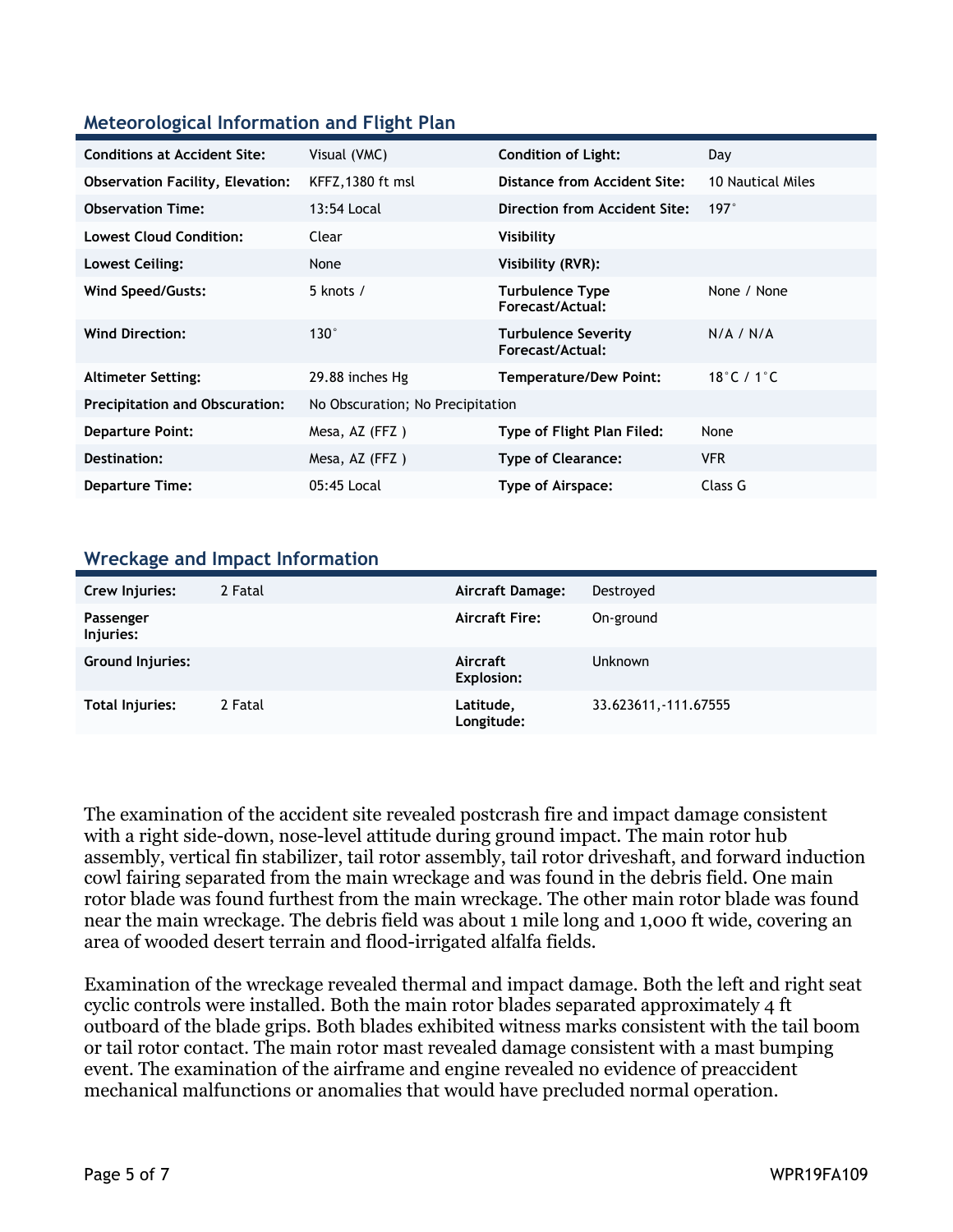A tail rotor blade, main rotor blades, and main rotor hub were sent to the NTSB Materials Laboratory for further examination. The components exhibited features consistent with overstress fractures. There were no indications of pre-existing damage or failures.

### **Additional Information**

The operator stated that the flight test engineer's cockpit position cyclic control stick was typically removed during test flights.

The two rotor blades installed on the helicopter were developmental prototype blades that were being used to collect data for certification requirements. The main rotor blade was an aftermarket replacement main rotor blade for the Bell model 206B helicopter. The blade was constructed using carbon fiber/epoxy pre-preg woven fabric and unidirectional tape. The blade interfaced with the existing Bell main rotor hub using two titanium grip plates. The grip plates were bolted to the composite sub-assembly. The blade incorporated a NASA-developed laminar flow airfoil. The tip was tapered in both chord and thickness directions. No modifications were required to the helicopter to install the blades.

One of the blades was instrumented using strain gages to measure blade loads during the test flight. The measured loads were flap bending, chord bending, and torsion at several locations along the span of the blade. The information obtained during the test flight was stored on the test equipment in the helicopter's passenger compartment and the engineer's laptop.

The flight test engineer's laptop computer remained largely intact, and files of the accident flight were obtained from the hard drive. Data from near the time of the accident were not recovered. The data from the obtained files showed multiple maneuvers performed during the flight, during which the blade displayed consistent load behavior. The maneuvers from the flight cards that were not identified in the data were a simulated power failure involving a onesecond delay before the pilot reacts to the maneuver, and two autorotations with lateral reversals.

The simulated power failure maneuver procedure required the pilot to initiate the maneuver from level flight at 100 kts. The pilot then reduced the engine power to flight idle by using the collective twist grip, allowing a one-second delay. The pilot then lowered the collective, applied right pedal to maintain directional control, and entered an autorotative descent. The purpose of this maneuver is to represent a realistic reaction of a pilot when confronted with a sudden loss of engine power. It is possible to impart a low-G condition on the helicopter during the execution of this maneuver if the collective is lowered rapidly.

The FAA Helicopter Flying Handbook (FAA-H-8083-21B), in part, stated:

*Low-G Conditions and Mast Bumping*